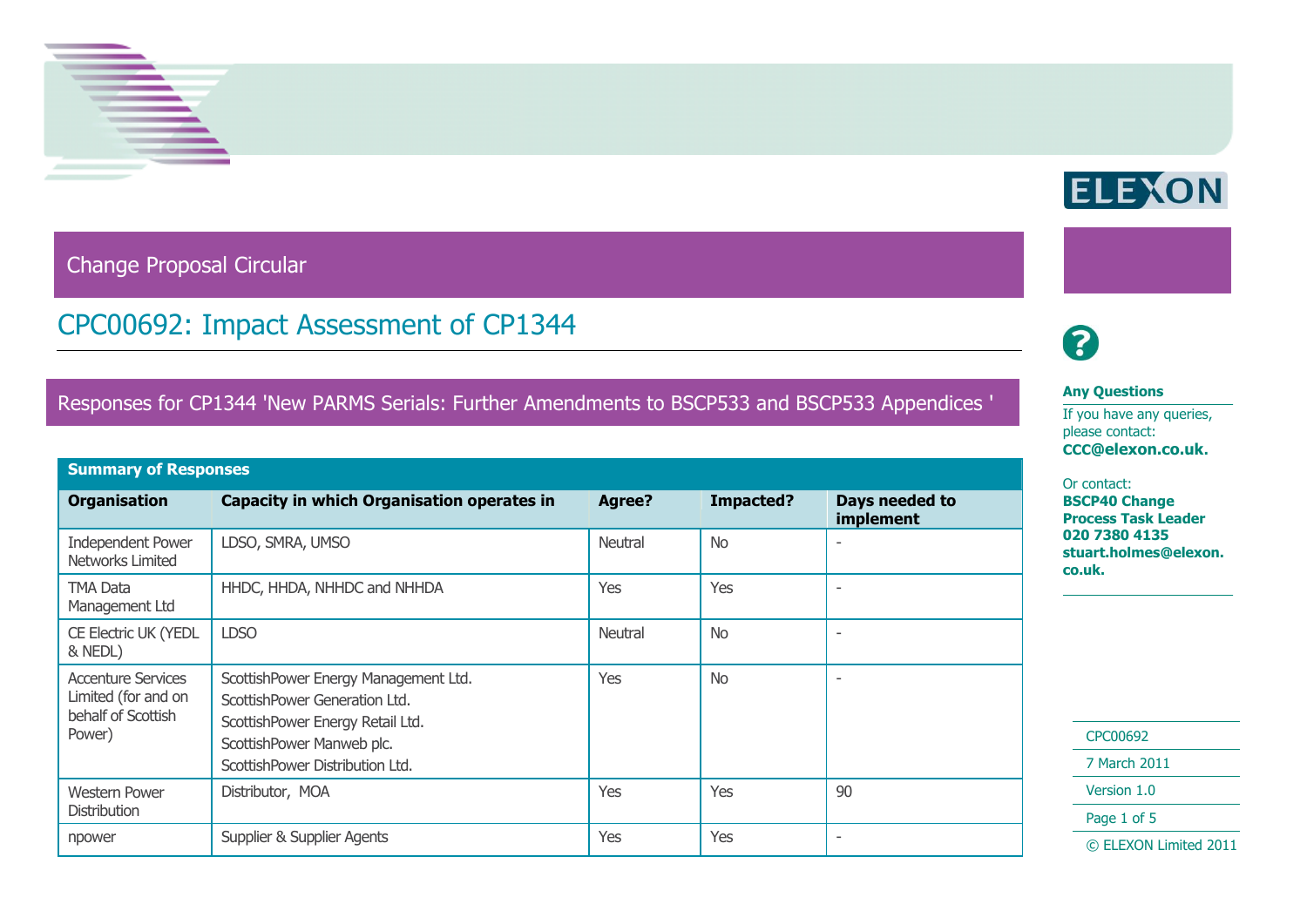| <b>Summary of Responses</b>                                                                        |                                                 |     |           |      |  |  |  |
|----------------------------------------------------------------------------------------------------|-------------------------------------------------|-----|-----------|------|--|--|--|
|                                                                                                    | E.ON Energy Solutions   HH & NHH MOA, NHH DC-DA | Yes | Yes       | $\,$ |  |  |  |
| Supplier/Generator/ Trader / Party Agent / Distributor<br>Scottish & Southern<br><b>Energy Plc</b> |                                                 | Yes | <b>No</b> | $\,$ |  |  |  |
| GDF SUEZ Energy UK                                                                                 | Supplier                                        | Yes | Yes       | $\,$ |  |  |  |
| E.ON UK                                                                                            | Supplier                                        | Yes | <b>No</b> | $\,$ |  |  |  |

| <b>Detailed Impact Assessment Responses</b>                                      |                |            |                                                                                                                                                                                                                                                                                                                                                                                                                                                                                                                                                                               |  |
|----------------------------------------------------------------------------------|----------------|------------|-------------------------------------------------------------------------------------------------------------------------------------------------------------------------------------------------------------------------------------------------------------------------------------------------------------------------------------------------------------------------------------------------------------------------------------------------------------------------------------------------------------------------------------------------------------------------------|--|
| <b>Organisation</b>                                                              | <b>Agree?</b>  | Impacted?  | <b>Comments</b>                                                                                                                                                                                                                                                                                                                                                                                                                                                                                                                                                               |  |
| <b>Independent Power</b><br>Networks Limited                                     | <b>Neutral</b> | <b>No</b>  |                                                                                                                                                                                                                                                                                                                                                                                                                                                                                                                                                                               |  |
| <b>TMA Data</b><br>Management Ltd                                                | Yes            | Yes        | For which role is your organisation impacted? HHDC and NHHDC<br><b>What is the impact?</b> Software impact<br><b>Notice required to implement</b> – There is no additional change days required if CP1344 is<br>approved promptly and implemented at the same time as CP1334.<br>Would implementation in the proposed Release have an adverse impact on your<br>organisation? As stated above CP1344 must be implemented at the same time as CP1334<br><b>Associated Costs - No additional cost to existing CP1334 costs.</b><br><b>Question 6 - No scenarios indentified</b> |  |
| <b>CE Electric UK</b>                                                            | Neutral        | <b>No</b>  |                                                                                                                                                                                                                                                                                                                                                                                                                                                                                                                                                                               |  |
| <b>Accenture Services</b><br>Limited (for and on<br>behalf of Scottish<br>Power) | Yes            | <b>No</b>  | Would implementation in the proposed Release have an adverse impact on your<br>organisation? No                                                                                                                                                                                                                                                                                                                                                                                                                                                                               |  |
| <b>Western Power</b><br><b>Distribution</b>                                      | Yes            | <b>Yes</b> | For which role is your organisation impacted? MOA<br>What is the impact? We need to code PARMS scripts in line with these changes to the original<br>requirements<br><b>Notice required to implement</b> – Provided these changes are approved at the next SVG and we<br>have sight of the final requirements by end of March then we can still meet the July $1st$<br>implementation date.                                                                                                                                                                                   |  |

CPC00692 7 March 2011 Version 1.0 Page 2 of 5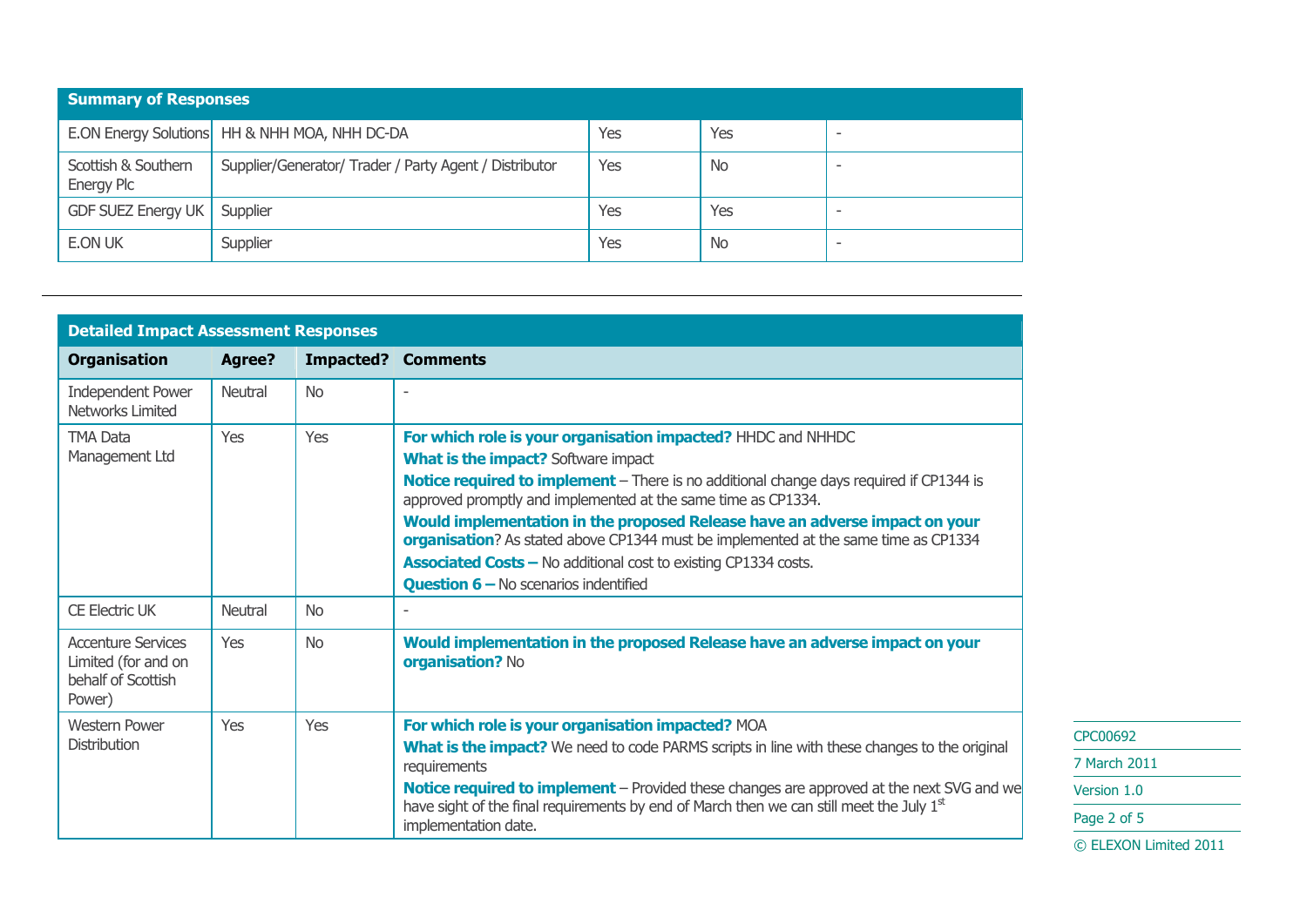| <b>Detailed Impact Assessment Responses</b> |     |     |                                                                                                                                                                                                                                                                                                                                                                                                                                                                                                                                                                                                                                                                                                                                                                                                                                                                                                                                                                                                                                                                                                                                                                                                                                                                                                                                                                                                                                                                                                                                                                                                                                                                                                                                                                                                                                                                                         |
|---------------------------------------------|-----|-----|-----------------------------------------------------------------------------------------------------------------------------------------------------------------------------------------------------------------------------------------------------------------------------------------------------------------------------------------------------------------------------------------------------------------------------------------------------------------------------------------------------------------------------------------------------------------------------------------------------------------------------------------------------------------------------------------------------------------------------------------------------------------------------------------------------------------------------------------------------------------------------------------------------------------------------------------------------------------------------------------------------------------------------------------------------------------------------------------------------------------------------------------------------------------------------------------------------------------------------------------------------------------------------------------------------------------------------------------------------------------------------------------------------------------------------------------------------------------------------------------------------------------------------------------------------------------------------------------------------------------------------------------------------------------------------------------------------------------------------------------------------------------------------------------------------------------------------------------------------------------------------------------|
|                                             |     |     | Would implementation in the proposed Release have an adverse impact on your<br>organisation? No, provided these are the final changes to the requirements and they are agreed<br>by SVG in March<br>Associated Costs - No additional cost as we have delayed starting work on the new July 01<br>serials until we receive confirmation of the outcome of this CP.                                                                                                                                                                                                                                                                                                                                                                                                                                                                                                                                                                                                                                                                                                                                                                                                                                                                                                                                                                                                                                                                                                                                                                                                                                                                                                                                                                                                                                                                                                                       |
| npower                                      | Yes | Yes | For which role is your organisation impacted? Our Supplier Agents will be impacted by the<br>PARMS Serial changes (HHDC, HHDA, HHMO, NHHDC, NHHDA and NHHMO.<br>What is the impact? Currently all our Supplier Agents provide PARMS reporting in-line with the<br>timescales stipulated within the relevant Code Subsidiary Documents. Changes to these<br>documents through CP1334 result in reporting changes.<br><b>Notice required to implement</b> $-N/A$ – this CP provides clarity around implementing CP1334<br>and we will be implementing the change in line with the timescales stipulated within that CP (June<br>2011 release).<br>Would implementation in the proposed Release have an adverse impact on your<br>organisation? this CP provides clarity around implementing CP1334 and any adverse impacts to<br>our business would have been highlighted in our response to that CP.<br><b>Associated Costs - this CP provides clarity around implementing CP1334 and any costs</b><br>associated with implementation would have been highlighted in our response to that CP.<br><b>Question 6</b> – Erroneous flows would be identified as flows that are sent as duplicates or where<br>we may not be the appointed Agent at the time of the effective from date within the flow.<br><b>Question 7</b> - Discussions have taken place between npower and ELEXON since receiving this CP<br>for impact assessment around the suitability of HM14. We are happy with the response given and<br>fully understand ELEXON's point of view around this serial. However, would it be possible for<br>ELEXON to add some wording to this serial that would provide clarity that Meter Operator's<br>performance maybe adversely affected by delays out of their control?<br>The clock starts on this serial once a fault has been identified and stops once the results of the |
|                                             |     |     | fault investigation have been sent to the Supplier / HHDC. However, there maybe a delay<br>between the fault being identified and it being reported to the Meter Operator which would impact<br>the Meter Operator's ability to respond to the investigation within 15 working days.                                                                                                                                                                                                                                                                                                                                                                                                                                                                                                                                                                                                                                                                                                                                                                                                                                                                                                                                                                                                                                                                                                                                                                                                                                                                                                                                                                                                                                                                                                                                                                                                    |
| <b>E.ON Energy Solutions</b>                | Yes | Yes | For which role is your organisation impacted? HH & NHH MOA NHH DC-DA<br>What is the impact? Clarification of the requirements of the new PARMS reporting mechanism.<br>Notice required to implement - Change will not impact the timescale associated with the<br>development of the revised PARMS reporting suite.                                                                                                                                                                                                                                                                                                                                                                                                                                                                                                                                                                                                                                                                                                                                                                                                                                                                                                                                                                                                                                                                                                                                                                                                                                                                                                                                                                                                                                                                                                                                                                     |
|                                             |     |     | Would implementation in the proposed Release have an adverse impact on your<br>organisation? No<br><b>Associated Costs - No costs specifically attributable to this change.</b>                                                                                                                                                                                                                                                                                                                                                                                                                                                                                                                                                                                                                                                                                                                                                                                                                                                                                                                                                                                                                                                                                                                                                                                                                                                                                                                                                                                                                                                                                                                                                                                                                                                                                                         |

CPC00692 7 March 2011 Version 1.0 Page 3 of 5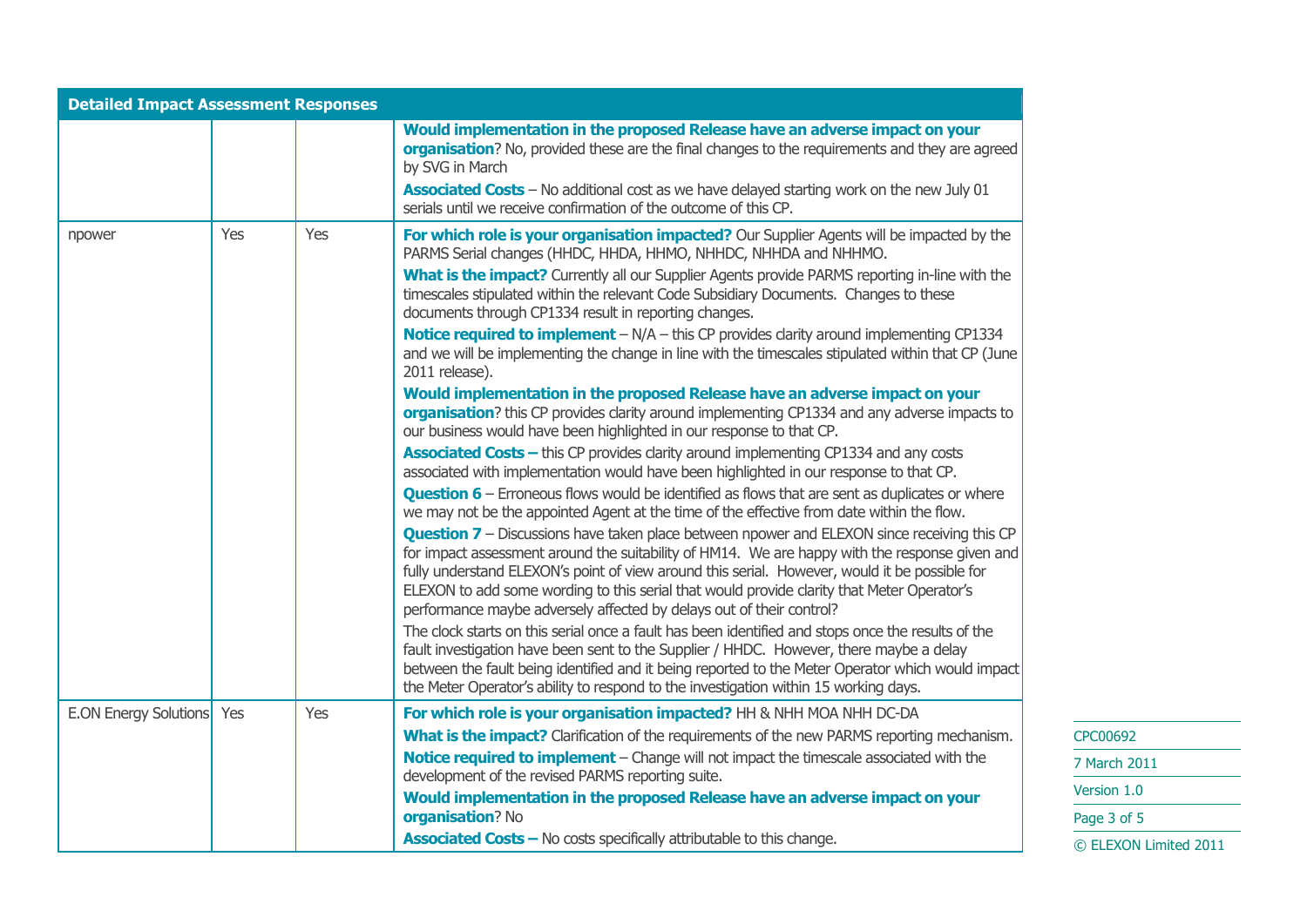| <b>Detailed Impact Assessment Responses</b> |     |           |                                                                                                                                                                                                                                                                                                                                                                                                                                                                                                                                                                       |
|---------------------------------------------|-----|-----------|-----------------------------------------------------------------------------------------------------------------------------------------------------------------------------------------------------------------------------------------------------------------------------------------------------------------------------------------------------------------------------------------------------------------------------------------------------------------------------------------------------------------------------------------------------------------------|
|                                             |     |           | <b>Question 6 - There will be many varieties of erroneous flow but the key categories include the</b><br>following.<br>Flows sent in error to non appointed participants<br>$\bullet$<br>Duplicate flows<br>$\bullet$<br>Incorrectly completed flows.<br>$\bullet$<br>Flows for which it is impossible to respond e.g. an D0170 sent for MTDs for a site that has<br>$\bullet$<br>never had metering installed.                                                                                                                                                       |
| Scottish & Southern<br><b>Energy Plc</b>    | Yes | <b>No</b> | <b>Question 6</b> – Identifying flows to be erroneous is an unknown and based on assumptions.<br>Guidelines on the interpretation would be useful. Some scenarios are, incorrect agent<br>appointment, data cleansing exercise carried out by suppliers or suppliers' agents or Erroneous<br>Transfers.                                                                                                                                                                                                                                                               |
| <b>GDF SUEZ Energy UK</b>                   | Yes | Yes       | Agree change comment - Provides sensible clarifications on the process and removes<br>inconsistencies                                                                                                                                                                                                                                                                                                                                                                                                                                                                 |
|                                             |     |           | For which role is your organisation impacted? Supplier<br><b>What is the impact?</b> Clarification on how our agents will be producing their PARMS reports<br>following the introduction of the new serials in July 2011<br>Notice required to implement - No impact on systems over that of CP1334.<br>Would implementation in the proposed Release have an adverse impact on your                                                                                                                                                                                   |
|                                             |     |           | organisation? No Associated Costs - No cost.<br><b>Question 6</b> – We would class an erroneous flow as a flow that has been sent unnecessarily or a<br>flow that has been sent with either the incorrect information or in the incorrect format.<br>For the flows that a supplier would send that would affect the new serials (D0155 and D0148) the<br>major causes for this would be unforeseen user or system error.                                                                                                                                              |
| <b>E.ON UK</b>                              | Yes | <b>No</b> | For which role is your organisation impacted? Supplier<br><b>Question 6</b> - After consideration E.ON's view is that there are only a few circumstances where a<br>flow should not be counted in the PARMs reporting.<br>During all of our processes where a data flow is provided to an agent requesting information or<br>making an appointment, E.ON would expect a return in all instances within the given SLA. If the<br>returning flow is outside of the SLA then it should be included within the PARMs counts.                                              |
|                                             |     |           | The only instance of E.ON receiving erroneous / duplicate flows is where a user has requested the<br>flows to be resent without allowing time for the original flows to be provided. Although these flows<br>are duplicate we wouldn't consider them as erroneous.<br>Where a data flow is superseded by a later flow with an amendment to a single piece of<br>information, we would again not consider this to be erroneous as long as the information within<br>the original flow was valid at the time. For example a D0150 provided to us by the MO held a Valid |

CPC00692 7 March 2011 Version 1.0 Page 4 of 5